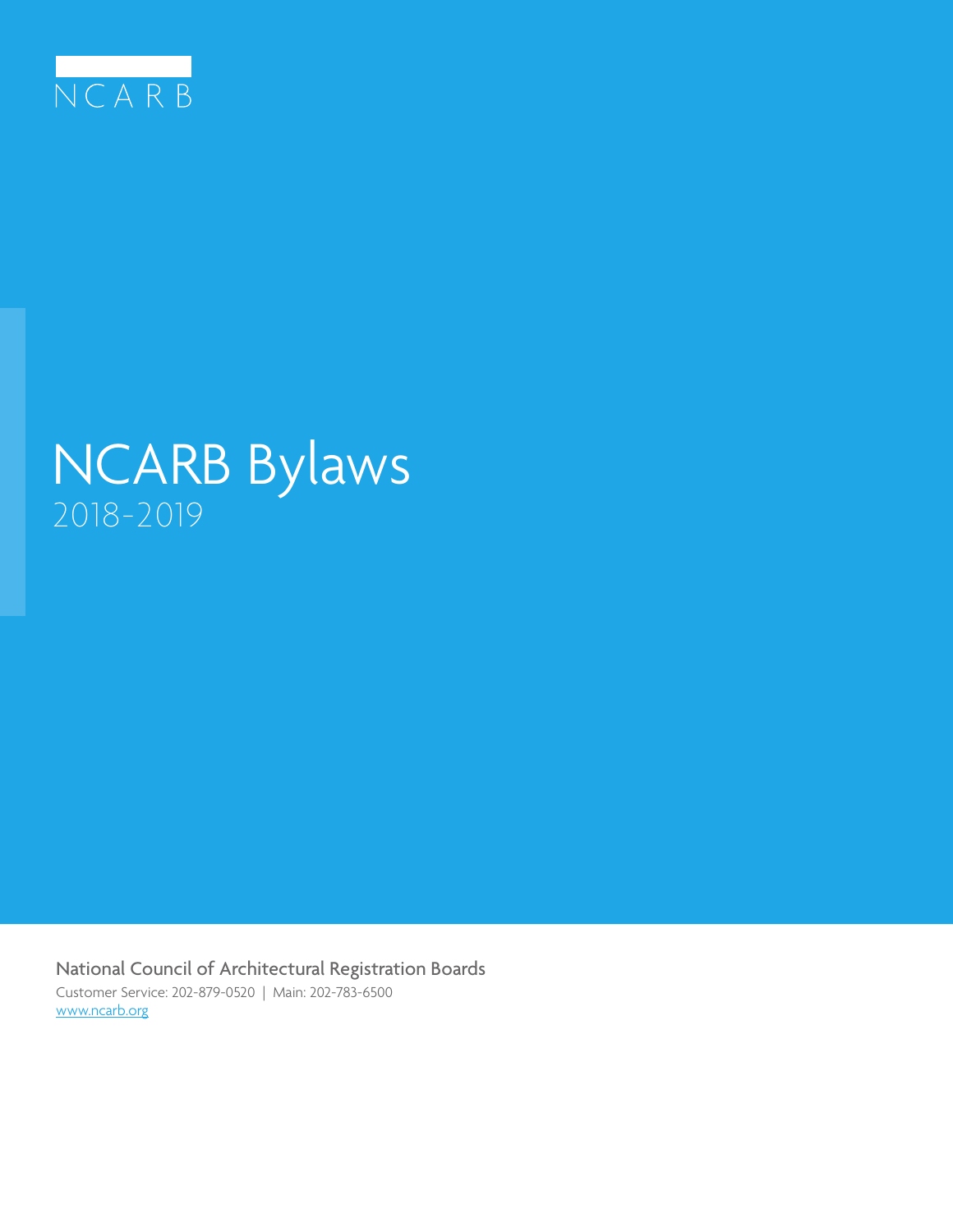*(Adopted June 23, 1979, Cambridge, MA. Amended June 27, 1981, Maui, HI; June 26, 1982, Minneapolis, MN; June 25, 1983, Philadelphia, PA; June 30, 1984, Portland, OR; June 29, 1985, San Antonio, TX; June 28, 1986, Atlanta, GA; June 27, 1987, Seattle, WA; June 29, 1988, Chicago, IL; June 28, 1989, Boston, MA; June 30, 1990, Washington, DC; June 29, 1991, Denver, CO; June 27, 1992, San Francisco, CA; June 26, 1993, Kansas City, MO; June 25, 1994, Dearborn, MI; June 24, 1995, New Orleans, LA; June 29, 1996, Baltimore, MD; June 28, 1997, Minneapolis, MN; June 27, 1998, San Diego, CA; June 26, 1999, Charleston, SC; June 17, 2000, Chicago, IL; June 23, 2001, Seattle, WA; June 29, 2002, Boston, MA; June 28, 2003, San Antonio, TX; June 26, 2004, Portland, OR; June 25, 2005, Miami, FL; June 24, 2006, Cincinnati, OH; June 23, 2007, Denver, CO; June 28, 2008, Pittsburgh, PA; June 26, 2010, San Francisco, CA; June 25, 2011, Washington, DC; June 23, 2012, Minneapolis, MN; June 22, 2013, San Diego, CA; June 21, 2014, Philadelphia, PA; June 20, 2015, New Orleans, LA; June 18, 2016, Seattle, WA.; June 30, 2018, Detroit, MI).*

#### **ARTICLE I—NAME**

The name of this organization shall be the National Council of Architectural Registration Boards.

#### **ARTICLE II—DEFINITIONS**

The following terms shall have the following meanings when used in these Bylaws:

- A. "Advisory Committee" shall mean any committee not having and exercising the authority of the Board of Directors;
- B. "Board Committee" shall mean a committee which is comprised solely of two or more Directors and shall have and exercise the authority of the Board of Directors, to the extent authorized by the Board of Directors and permitted by law;
- C. "Board of Directors" shall mean the Board of Directors of the National Council of Architectural Registration Boards;
- D. "Committee" shall mean a Board Committee or an Advisory Committee;
- E. "Council" shall mean the National Council of Architectural Registration Boards;
- F. "Council Record" shall mean a record of the education, training, examination, practice, and character of an individual member of the architectural profession;
- G. "Delegate" shall mean any member of a Member Board in attendance at an Annual Business Meeting or any special meeting of the Council as a representative of such Member Board;
- H. "Director" shall mean a member of the Board of Directors;
- I. "Elected Officer" shall mean any of the President/Chair of the Board, the First Vice President/President-Elect, the Second Vice President, the Treasurer, and the Secretary;
- J. "Examination" shall mean the Architect Registration Examination® prepared by the Council;
- K. "Executive Director" shall mean a person holding such title at a Member Board or having a comparable position as the primary administrator responsible for overseeing the activities of the Member Board;
- L. "Jurisdiction" shall mean any political subdivision of the United States, including any State, commonwealth, territory, dependency, and the District of Columbia, which has a law regulating the practice of architecture;
- M. "Member Board" is a member of the Council in good standing and shall mean the body legally authorized by a Jurisdiction to certify that an applicant for Registration as an architect is qualified;
- N. "Public Director" shall mean the individual serving as the Public Director (as that term is described in Article VII of these Bylaws) on the Board of Directors;
- O. "Public Member" shall mean a member of a Member Board who does not hold or have a license in a discipline regulated by such Member Board or in a related design profession;
- P. "Regional Chair" shall mean the chairperson of a Region, as such term is described in Article VI of these Bylaws;
- Q. "Regional Director" shall mean a Director who was nominated to serve on the Board of Directors by a Region;
- R. "Registration" shall mean licensure as an architect by the body legally authorized by a Jurisdiction to grant such licensure;
- S. "Voting Delegate" shall mean a Delegate who is authorized to vote on behalf of a Member Board, as evidenced by a letter of credentials provided by the applicable Member Board.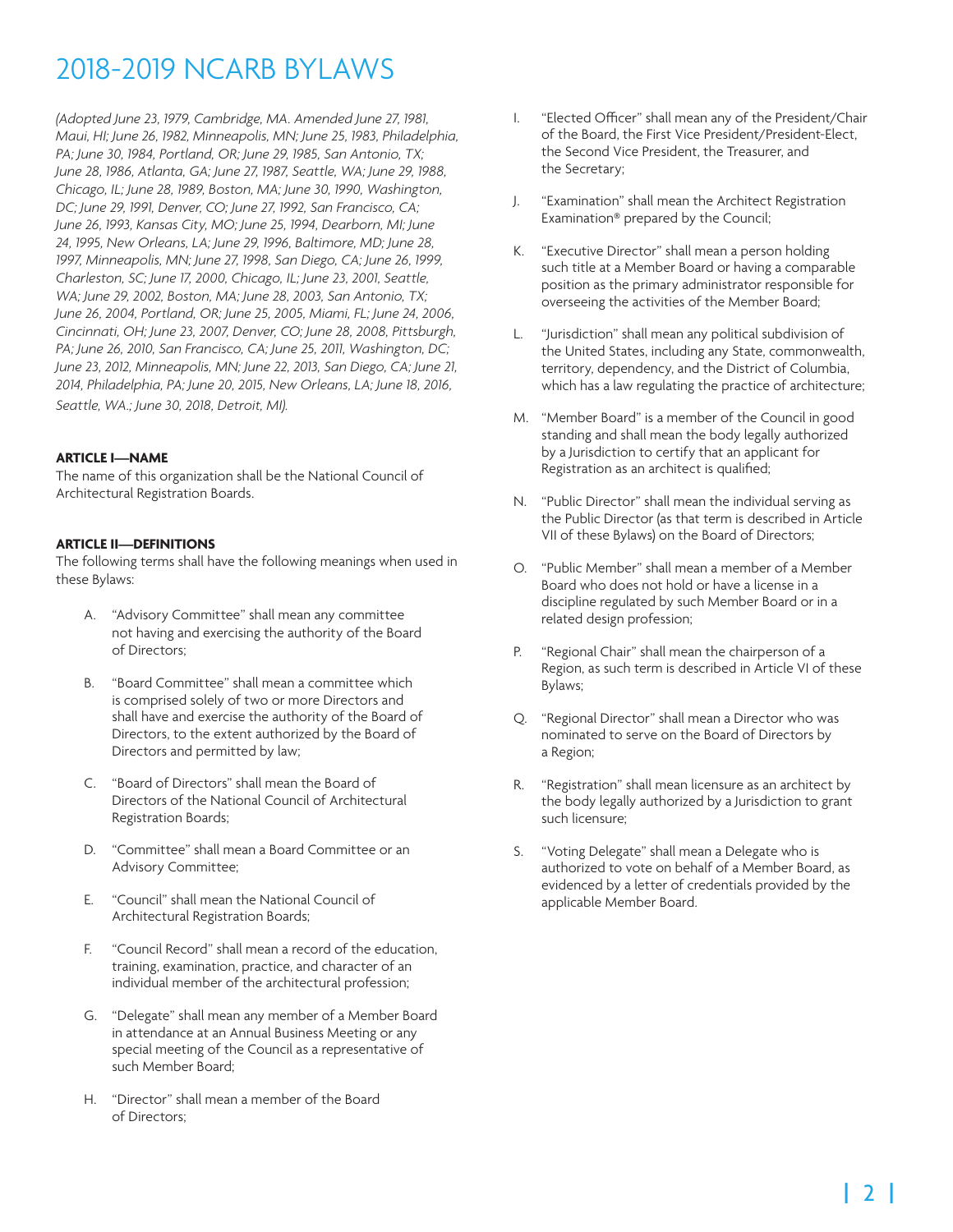#### **ARTICLE III—PURPOSE**

The purpose of the Council shall be to work together as a council of Member Boards to safeguard the health, safety, and welfare of the public and to assist Member Boards in carrying out their duties. Pursuant thereto, the Council shall develop and recommend standards to be required of an applicant for architectural Registration; develop and recommend standards regulating the practice of architecture; provide a process for certifying to Member Boards the qualifications of an architect for Registration; and represent the interests of Member Boards before public and private agencies, provided that the Council shall not purport to represent the interest of a specific Member Board without that Member Board's approval.

#### **ARTICLE IV—MEMBERSHIP**

SECTION 1. Members. The membership of the Council shall be the Member Boards. Membership in the Council shall be attained through acceptance by the Board of Directors. Application shall be made upon forms furnished by the Council. Every Member Board shall annually provide the Council with the names and addresses of its members, a copy of its law relating to the Registration and practice of architecture, a copy of its rules or regulations administering such law, and a roster of all persons registered by the Member Board, and shall pay the annual membership dues. All Member Boards shall have equal rights.

SECTION 2. Removal. If, after written notification from the Board of Directors, a Member Board shall:

- A. fail to pay its dues or other financial obligations to the Council or to its Region, or
- B. refuse Registration or otherwise fail to register architects holding the Council Certificate for the reason that such architects are not the residents of the Member Board's jurisdiction, or
- C. fail to administer the Architect Registration Examination prepared by the Council to all its applicants (other than applicants of whom it does not require a written examination) for Registration,

then the Board of Directors may recommend to the Council that such Member Board be removed from membership in the Council. Following such recommendation, the Council may determine by the affirmative vote of not less than two-thirds of all Member Boards to remove such Member Board or, with respect to non-payment of dues or other financial obligations, waive or modify the Member Board's obligation to pay such amounts due to the Council.

SECTION 3. Reinstatement. A Jurisdiction that has been removed from membership in the Council for reasons of non-payment of dues or other financial obligations shall be automatically reinstated as a Member Board:

A. following payment of all financial obligations of membership had the Jurisdiction not been removed (or such lesser amount approved, by a vote of two-thirds of all Member Boards),

B. upon being in compliance with all other membership requirements of Article IV, Sections 1 and 2; A Member Board that was removed from the Council for reasons other than failure to pay dues or other financial obligations shall only be reinstated upon the affirmative vote of two-thirds of all Member Boards.

#### **ARTICLE V—MEETINGS**

SECTION 1. Annual Business Meeting. The Council shall hold an Annual Business Meeting at a time and place as determined by the Board of Directors. Notice of all Annual Business Meetings shall be sent to the chair or equivalent presiding officer and to the Member Board Executive of each Member Board not less than 90 days prior to each such meeting.

SECTION 2. Special Meetings. Special business meetings of the Council may be called by the President/Chair of the Board, with the approval of the Board of Directors, or by a majority of the Member Boards. The Bylaws provisions which govern notice for, and the procedures and conduct of business of, the Annual Business Meeting shall apply to Special Meetings.

SECTION 3. Delegates and Credentials. Each Member Board shall be entitled to be represented at Annual Business Meetings and special meetings of the Council by one or more official delegates who shall be members of that Member Board.

Notwithstanding a Member Board's total number of Delegates, each Member Board shall be represented at each Annual Business Meeting and special meeting of the Council by one Voting Delegate, who shall be entitled to cast the vote of its Member Board and who shall be identified as the Voting Delegate by a letter of credentials from the applicable Member Board. A Member Board may change its Voting Delegate from time to time by issuing a subsequent letter of credentials to the Council. Each Voting Delegate shall have an equal vote on all matters on which all Member Boards are entitled to vote.

SECTION 4. Quorum. A quorum for the transaction of business at the Annual Business Meeting of the Council shall be Voting Delegates representing a majority of the Member Boards.

SECTION 5. Resolutions and Other Motions. Resolutions are the substantive matters placed on the agenda for a meeting of the Council in accordance with this Section. All resolutions to be considered at any meeting of the Council, except those submitted by the Board of Directors, those submitted by Select Committees and those of the laudatory type, shall be submitted to the Regional Leadership Committee not later than 75 days prior to the day at the Annual Business Meeting at which the resolution is to be considered. The Regional Leadership Committee shall review each resolution submitted by Regions and Member Boards for conformity with the Council Bylaws and may recommend to the author of any resolution such changes as are deemed advisable for the purpose of clarity and to avoid duplication. All resolutions shall, insofar as practicable without altering or confusing the intent of the resolution, avoid invective or argument; but the proponent of a resolution may, when submitting the resolution to the Regional Leadership Committee, include a brief summary of the argument in support of the resolution, which summary shall be published with the publication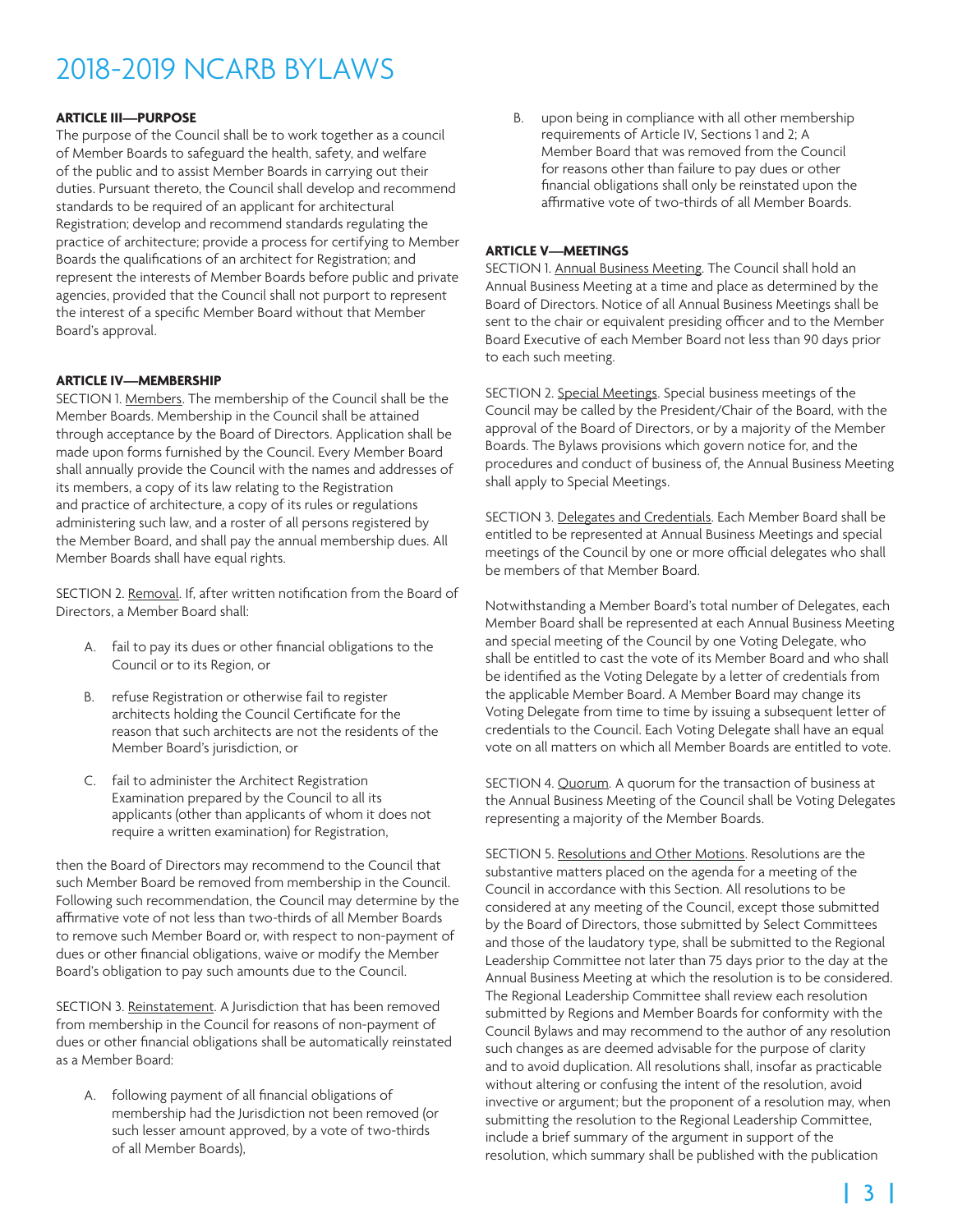of the resolution. The Council shall distribute all resolutions, except laudatory resolutions, to the Member Boards not less than 30 days prior to the meeting at which the resolution is to be considered. If the Board of Directors discloses its position to the Council, the vote of the Board of Directors shall be disclosed at the same time.

Only Member Boards, Regions, Select Committees, and the Board of Directors may offer resolutions to be presented at any meeting of the Council, or amendments to resolutions so presented. All other motions permitted under Robert's Rules of Order Newly Revised may be made by any Delegate or Director.

SECTION 6. Voting. The affirmative vote of two-thirds of all Member Boards is required to pass any amendment to these Bylaws, to remove any Member Board from membership in the Council, or as provided in Article IV, Section 3. The affirmative vote of a majority of all Member Boards is required to pass any other resolution. Except as otherwise specified in these Bylaws, voting upon all other issues shall require the quantum of vote set forth in Robert's Rules of Order Newly Revised.

Except as expressly permitted by these Bylaws, there shall be no voting by proxy.

SECTION 7. Order of Business. An agenda outlining the order of business shall be prepared for all Council meetings. The agenda shall be prepared under the direction of the Board of Directors and sent by the Secretary to all Member Boards at least 30 days before the date set for a particular meeting.

SECTION 8. Rules of Order. The Council shall be governed by Robert's Rules of Order Newly Revised when not in conflict with: first, applicable laws, then, the Articles of Incorporation, and lastly the Bylaws of the Council.

SECTION 9. Advisory Votes by Letter or Electronic Ballot. The Board of Directors may from time to time submit any issue or question to the Member Boards for an advisory vote by letter or electronic ballot, provided the subject matter and the ballot shall have been officially submitted in writing to the Member Boards at least 60 days prior to a date therein set for final receipt of ballots. Only ballots returned in the prescribed time will be counted.

SECTION 10. Other Participants. Council Directors, Delegates, Member Board Executives or Attorneys when designated by their Member Boards, persons designated by the Board of Directors, and persons designated by the Presiding Officer shall have the privilege of the floor at Council meetings and may take part in the discussions and perform all functions of the Delegates except to vote, or, except as provided in Article V, Section 5, with respect to Directors, to initiate action.

SECTION 11. International Agreements. All written international and/or foreign agreements entered into by the Council shall be subject to ratification by majority vote of the members at an Annual Business Meeting.

### **ARTICLE VI—REGIONS**

SECTION 1. Purpose. In order to foster closer communication between Member Boards and the Council, as well as among Member Boards, and further to foster the development of future leaders and assist the Council in achieving its stated purpose, six geographical Regions comprising, in the aggregate, all the Member Boards are hereby established. Each Member Board shall be required to be a member of its Region.

SECTION 2. Membership. The membership of the Regions is established as follows:

REGION 1—New England Conference: Connecticut, Maine, Massachusetts, New Hampshire, Rhode Island, Vermont.

REGION 2—Middle-Atlantic Conference: Delaware, District of Columbia, Maryland, New Jersey, New York, Pennsylvania, Virginia, West Virginia.

REGION 3—Southern Conference: Alabama, Arkansas, Florida, Georgia, Louisiana, Mississippi, North Carolina, Puerto Rico, South Carolina, Tennessee, Texas, Virgin Islands.

REGION 4—Mid-Central Conference: Illinois, Indiana, Iowa, Kentucky, Michigan, Minnesota, Missouri, Ohio, Wisconsin.

REGION 5—Central States Conference: Kansas, Montana, Nebraska, North Dakota, Oklahoma, South Dakota, Wyoming.

REGION 6—Western Conference: Alaska, Arizona, California, Colorado, Guam, Hawaii, Idaho, Nevada, New Mexico, Oregon, Utah, Washington.

### **ARTICLE VII —THE BOARD OF DIRECTORS**

SECTION 1. Membership. The Board of Directors shall be comprised of the Elected Officers of the Council, one Regional Director from each Region, the immediate Past President, one Member Board Executive Director, and one Public Director.

SECTION 2. Qualifications and Limitations. The qualifications for serving as a Director shall be as set forth in this Article VII, Section 2, and no entity responsible for nominating any Director shall impose any qualification not set forth herein.

- A. A candidate for election to any Director position shall, at the time such person is nominated:
	- (i) be a citizen of the United States;
	- (ii) have served at least two (2) years as a member of a Member Board; or, in the case of a candidate for the position of Member Board Executive Director, have served at least two (2) years as an Executive Director;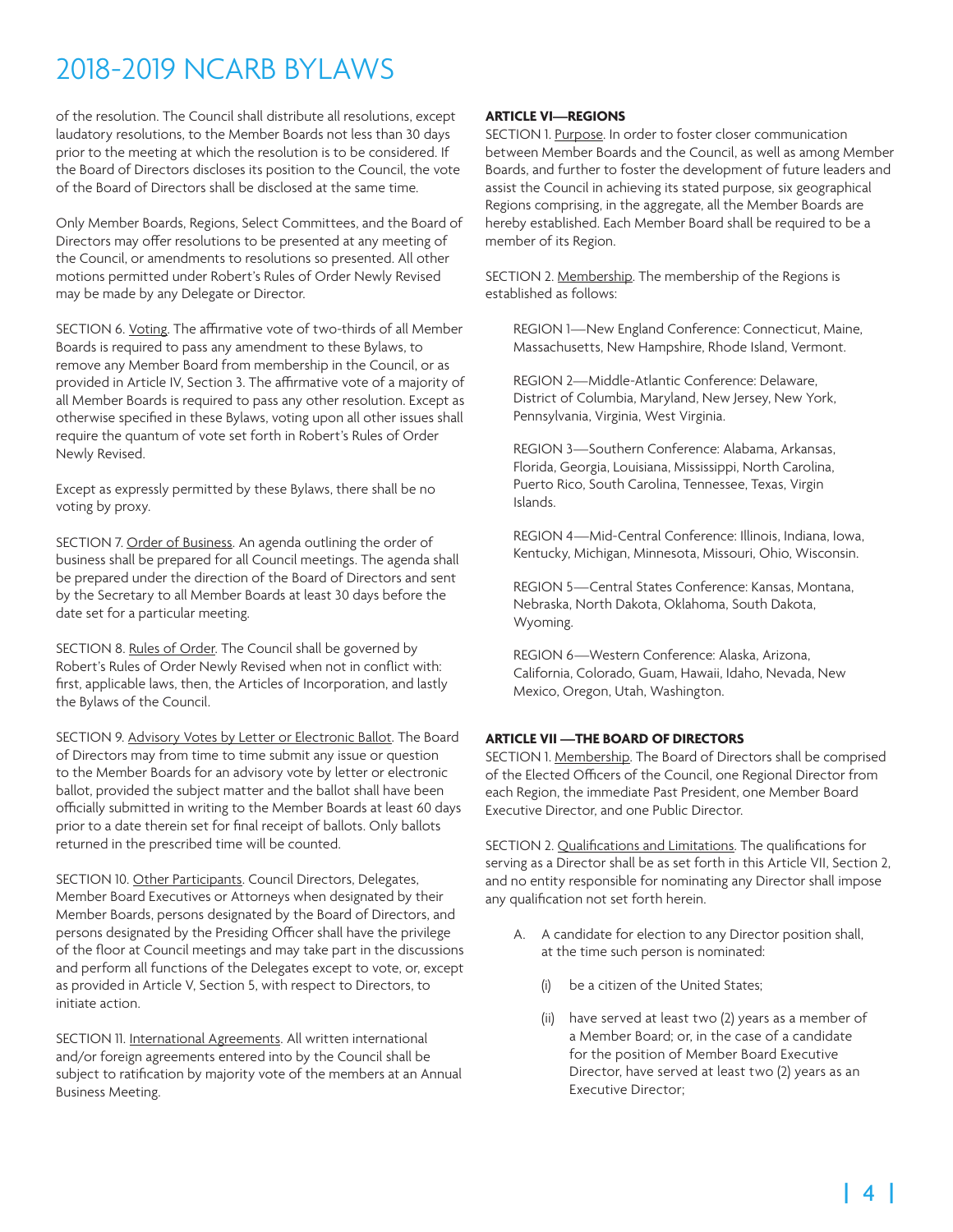- (iii) be a current member of a Member Board; be a past member of a Member Board whose service as a member ended no more than one year before nomination; be an officer of a Region; be an incumbent Director; or, in the case of a candidate for the Member Board Executive Director, be a current Executive Director; and,
- (iv) in the case of candidates who are architects, hold an active NCARB Certificate.
- B. With respect to candidates for a Regional Director position, all qualifications relating to current or past membership in a Member Board or Region must be within the Region from which the candidate is nominated.
- C. If a Member Board regulates professions in addition to the profession of architecture, the candidate will qualify as a member or former member of a Member Board only if he or she is or was an architect-member or a public member of the architect section of the Member Board.
- D. A candidate for election as the Public Director shall be at the time of nomination a public or consumer member on a Member Board, or have served in such position no more than one (1) year prior to the time of nomination to the Board of Directors.
- E. An individual shall qualify to serve as the President/ Chair of the Board during the one-year period immediately following his or her term as First Vice President/President-Elect.
- F. An individual shall qualify to serve as the Immediate Past President during the one-year period immediately following his or her term as President/ Chair of the Board.

SECTION 3. Terms of Office and Election. The term of office of a Director shall be one year from the adjournment of the Annual Business Meeting at which he or she is elected to serve or, in the case of President/Chair of the Board and Immediate Past President, succeeds to office, until the adjournment of the next Annual Business Meeting or until his or her successor is duly elected and succeeds to office. No person shall serve more than three terms in succession as a Director; provided, however, that service as an Elected Officer and Immediate Past President shall not count against such limit. No incumbent shall serve for more than one term in any Elected Officer position or as Immediate Past President; provided, however, that an Elected Officer shall be eligible for reelection for the full term of office if, during the period immediately prior thereto, such Elected Officer had succeeded to or been elected to the office to fill a vacancy.

### SECTION 4. Removal.

- A. A Director may be removed with cause by a majority vote of the Member Boards at a meeting where a quorum is present, with the meeting notice stating that the purpose, or one of the purposes, of the meeting is the removal of the director.
- B. Director may be removed with cause by the affirmative vote of two-thirds (2/3) of the Board of Directors.

### SECTION 5. Nomination and Election of Directors.

- A. Directors shall be nominated as set forth below in this Section 5 of this Article VII. Notwithstanding the various methods of nomination set forth below, all Directors must be elected by a majority vote of the Member Boards at a meeting at which a quorum is present.
- Each Region shall select its nominee for Regional Director at a Region meeting. The nominations will be announced by the several Regions at the Annual Business Meeting of the Council.
- C. Any person qualified to serve as an Elected Officer (other than President/Chair of the Board) may be nominated by declaring his or her candidacy at the time election for such office begins at the Annual Business Meeting.
- D. The candidate for Member Board Executive Director shall be nominated by majority vote of the Member Board Executive community comprised of the Executive Director of each Member Board.
- E. Any person qualified to serve as the Public Director may be nominated by declaring his or her candidacy at the time election for such position begins at the Annual Business Meeting.

### SECTION 6. Vacancies.

A. Vacancies in the office of any Regional Director or Member Board Executive Director shall be filled by an appointee nominated by the Region or the Member Board Executive community respectively and appointed by the Board of Directors to hold office from the time of such appointment until the adjournment of the next Annual Business Meeting. Vacancies in the office of the Public Director and Elected Officers other than First Vice President/ President-Elect and President/Chair of the Board shall be filled by an appointee designated by the Board of Directors to hold office from the time of such appointment until the adjournment of the next Annual Business Meeting. Any such appointee shall meet all qualifications applicable to the vacant Director position, as determined by the Credentials Committee.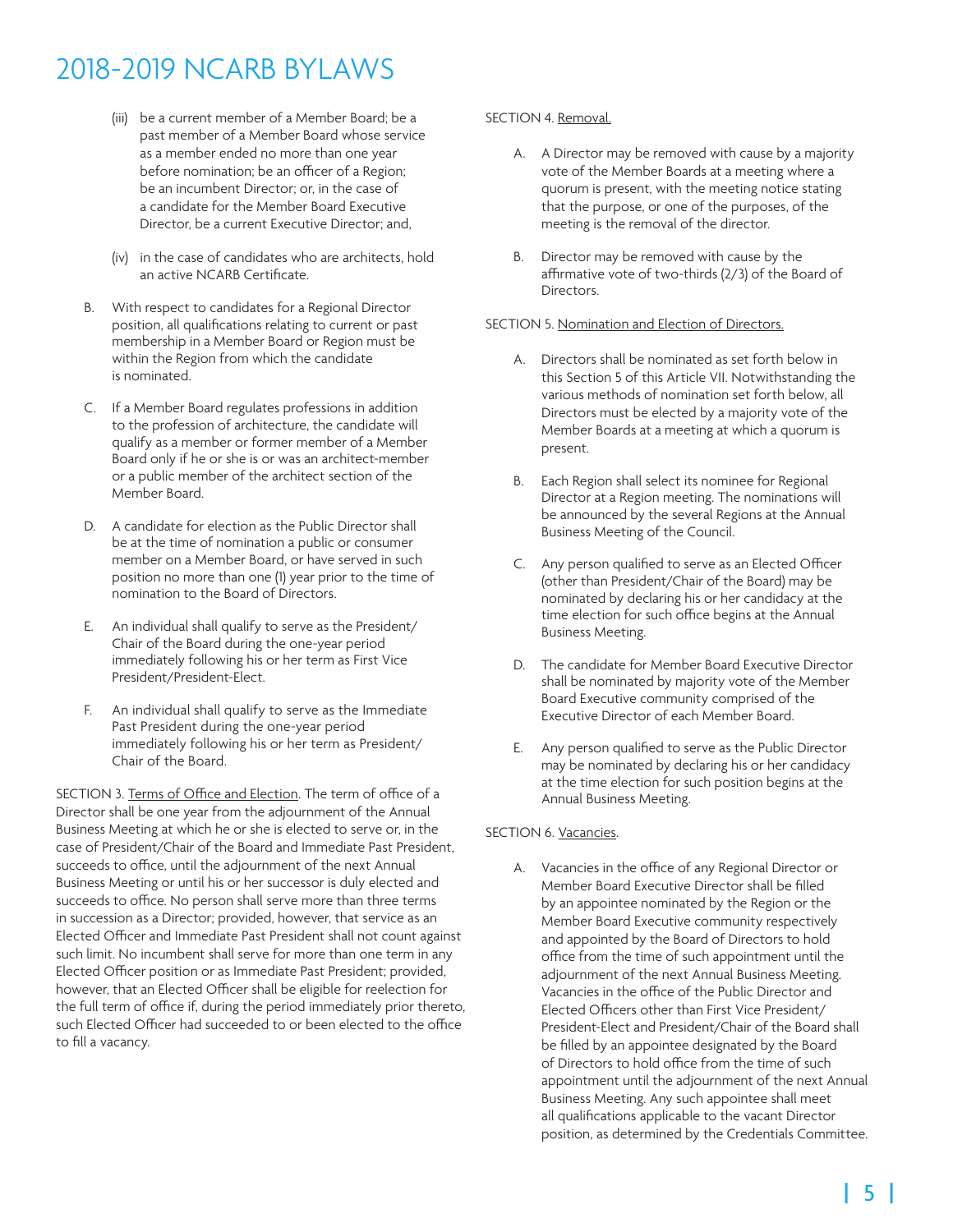- B. A vacancy in the office of President/Chair of the Board shall be filled by the First Vice President/President-Elect, who shall serve the remainder of the term as President/Chair of the Board and the following term during which he or she would have succeeded to the office if not for the vacancy.
- C. A vacancy in the office of First Vice President/ President-Elect shall be filled by the Second Vice President, who shall hold such office of First Vice President/President- Elect until the adjournment of the next Annual Business Meeting, at which Annual Business Meeting the Member Boards shall elect both a First Vice President/President-Elect and a President/ Chair of the Board, each of whom shall be subject to the qualifications applicable to candidates for First Vice President/President-Elect.
- D. A vacancy in the office of Immediate Past President shall remain vacant.
- E. Any Regional Director who moves his or her principal residence to a place outside the Region from which he or she was nominated shall be deemed to have vacated the office of Regional Director, and any Director who ceases to be eligible as provided in this Article VII, Section 2 shall be deemed to have vacated his or her directorship.

SECTION 7. Duties. The affairs of the Council shall be managed under the authority and direction of the Board of Directors, who shall act by majority vote of the Directors present at a meeting at which there is a quorum, except as otherwise expressly required by these Bylaws or applicable law. It shall exercise all authority, right, and power granted to it by the laws of the State of Iowa and shall perform all duties required by the said laws and by these Bylaws, and, in accordance therewith, it shall not delegate any of the authority, rights, or power or any of the duties imposed on it by these Bylaws or otherwise, unless such delegation is specifically provided for in these Bylaws. All Directors shall serve without compensation; provided, however, that nothing herein shall prohibit the Board of Directors from providing reasonable allowances from time to time to the President/Chair of the Board and to the First Vice President/ President-Elect. Any such allowances shall be included in budget reports furnished to the Member Boards.

SECTION 8. Meetings of the Board. The Board of Directors may meet in any manner allowed by applicable law in regular or special meetings in order to transact business. Unless finances of the Council will not permit, the Board of Directors shall hold a regular meeting immediately prior to the opening of the Annual Business Meeting and a regular meeting immediately following the adjournment of the Annual Business Meeting of the Council. Special meetings may be held upon call of the President/Chair of the Board or the Executive Committee and shall be held upon written request of the majority of the Board of Directors. All Directors shall be given due notice in writing of the time and place of all meetings, although notice of any meeting may be waived in writing by any Director. A majority of the membership of the Board of Directors shall constitute a quorum for the transaction of business.

### **ARTICLE VIII—OFFICERS**

SECTION 1. Elected Officers. The Elected Officers of the Council shall be the President/Chair of the Board, the First Vice President/President -Elect, the Second Vice President, the Treasurer, and the Secretary.

SECTION 2. President/Chair of the Board. The President/Chair of the Board shall be the senior Elected Officer of the Council and shall:

- A. preside at all meetings of the Board of Directors, the Executive Committee of the Board of Directors, and the Annual Business Meeting;
- B. present to the Council at the Annual Business Meeting a report of activities during the President/Chair of the Board's term of office;
- C. develop charges for all committees that will serve during his or her term as President/Chair of the Board and, following approval of the charges by the Board of Directors, oversee the work of all Committees;
- D. select all members of Committees to serve during his or her term of office as President/Chair of the Board subject to the terms of Article XII, Section 5;
- E. have the power to make appointments to any unfilled or vacant Committee membership during his/her term as President/Chair of the Board, subject to the approval of the Board of Directors;
- F. represent the Board of Directors and its policies to all external and internal constituents including to the Chief Executive Officer; and
- G. perform such other duties and powers as the Board of Directors may from time to time decide.

SECTION 3. First Vice President/President-Elect and Second Vice President. The First Vice President/President-Elect and the Second Vice President, in order, shall, in the absence of the President/Chair of the Board, exercise the duties of and possess all the powers of the President/Chair of the Board. In addition, the First Vice President/ President-Elect shall:

- A. develop the Committee charges to be completed during his or her term of office as President/Chair of the Board, subject to the approval of the Board of Directors;
- B. select the Chair of all Committees to serve during his/ her term as President/Chair of the Board, subject to the approval of the Board of Directors; and
- C. select all members of Committees to serve during his or her term of office as President/Chair of the Board, subject to the approval of the Board of Directors.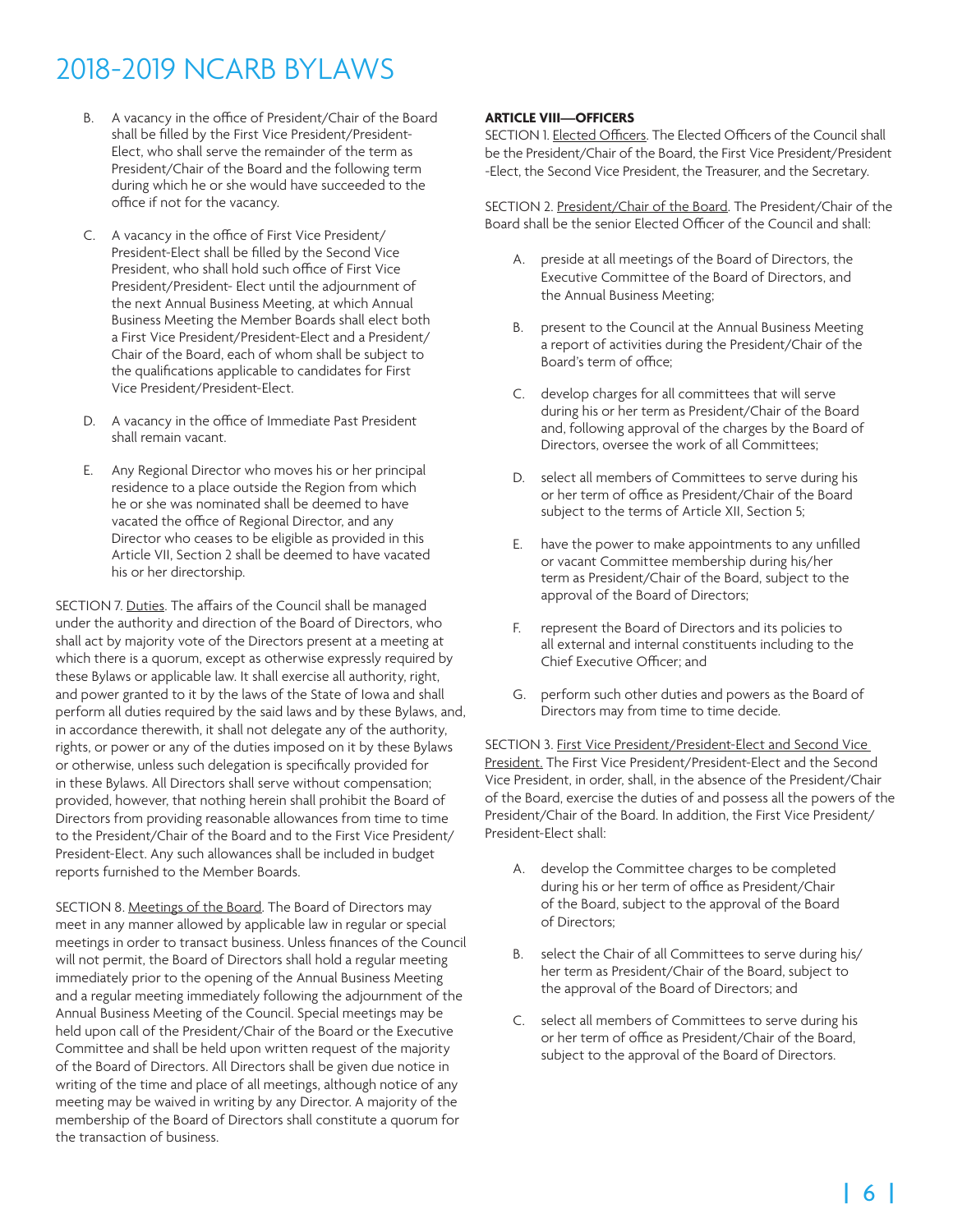SECTION 4. Treasurer. The Treasurer shall:

- A. oversee the financial affairs of the Council and be the primary liaison of the Board of Directors with the person designated by the Chief Executive Officer as the chief financial officer of the Council;
- B. report to the Board of Directors and at the Annual Business Meeting on financial matters of the Council; and
- C. perform such duties and have such powers additional to the foregoing as the Board of Directors may designate.

SECTION 5. Secretary. The Secretary shall:

- A. record or cause to be recorded all votes, consents, and the proceedings of all meetings of the Council and of the Board of Directors; and
- B. perform such duties as the Board of Directors may designate.

Records of the Council meetings shall be open at all reasonable times to the inspection of any Member Board.

In the absence of the Secretary from any meeting of the Council or from any meeting of the Board of Directors, a temporary Secretary designated by the person presiding at the meeting shall perform the duties of the Secretary.

SECTION 6. Chief Executive Officer. The Chief Executive Officer shall be the senior appointed officer of the Council. Such person shall be appointed by and shall serve at the pleasure of the Board of Directors, and shall have such compensation and benefits as shall be established from time to time by the Board of Directors. The Chief Executive Officer shall have general charge of the management and administration of the Council's affairs, the implementation of policies established from time to time by the Board of Directors and such other duties and powers as the Board of Directors may from time to time determine, subject always to the ultimate authority of the Board of Directors under applicable law and these Bylaws.

SECTION 7. Bonding. The Council's Chief Executive Officer and those in general charge of the Council's financial matters shall be bonded in an amount of not less than \$500,000. The Chief Executive Officer may decide to have others bonded in the Council. The cost of such bond shall be paid from funds of the Council.

### **ARTICLE IX—COUNCIL SERVICES TO MEMBERS OF THE ARCHITECTURAL PROFESSION**

SECTION 1. Council Record. The Council shall, upon request of individual members of the architectural profession, secure, authenticate, and record factual data of an applicant's education, training, examination, practice, and character for purposes of establishing a Council Record. Upon request of the applicant, this Council Record will be forwarded to any Member Board or to any foreign Registration authority with whom the Council has an agreement for mutual reciprocity.

SECTION 2. Council Certification. Council Certification shall be given to an Architect holding a Council Record verifying that the Architect has complied with the Council standards of education, training, examination, Registration, and character. In addition to this verification, the Certification shall carry the recommendation of the Council that Registration be granted the Architect without further examination of credentials. For applicants registered as Architects in countries where formal agreements with the Council exist, the standards and procedures for Certification will be in accordance with such written agreements or as otherwise established by the Council. Architects certified by the Council shall have a Certificate incorporated in their Council Record.

SECTION 3. Annual Renewal. Council Certification shall be in effect for a period of one year. Renewal of the Council Certification shall be predicated upon the submission of an annual fee and an annual report containing such information as the Council deems appropriate. The Council Certification shall lapse if the annual fee and report are not received by the Council within such grace period as the Board of Directors may establish. A lapsed Council Certification may be reactivated by paying delinquent renewal fees, furnishing delinquent annual reports, and paying such fee for reinstatement as the Board of Directors may establish from time to time.

SECTION 4. Revocation of Certification. The Council shall revoke an Architect's Council Certification if:

- A. a Member Board has revoked (without limitation as to time) the Architect's Registration for a cause other than nonpayment of renewal fees or failure to file information with the Member Board; or
- B. facts are subsequently revealed which show that the Architect was actually ineligible for Council Certification at the time of Council Certification.

In addition, the Council may revoke an Architect's Council Certification if:

- C. a Member Board or a court makes a finding, not reversed on appeal, that the Architect has, in the conduct of his or her architectural practice, violated the law or has engaged in conduct involving wanton disregard for the rights of others; or
- D. the Architect has surrendered or allowed to lapse his or her Registration with the Member Board in connection with disciplinary action pending or threatened; or
- E. a Member Board has denied the Architect registration for a cause other than the failure to comply with the educational, experience, age, citizenship, or other technical qualifications for registration in such jurisdiction; or
- F. the Architect has willfully misstated a material fact in a formal submission to the Council.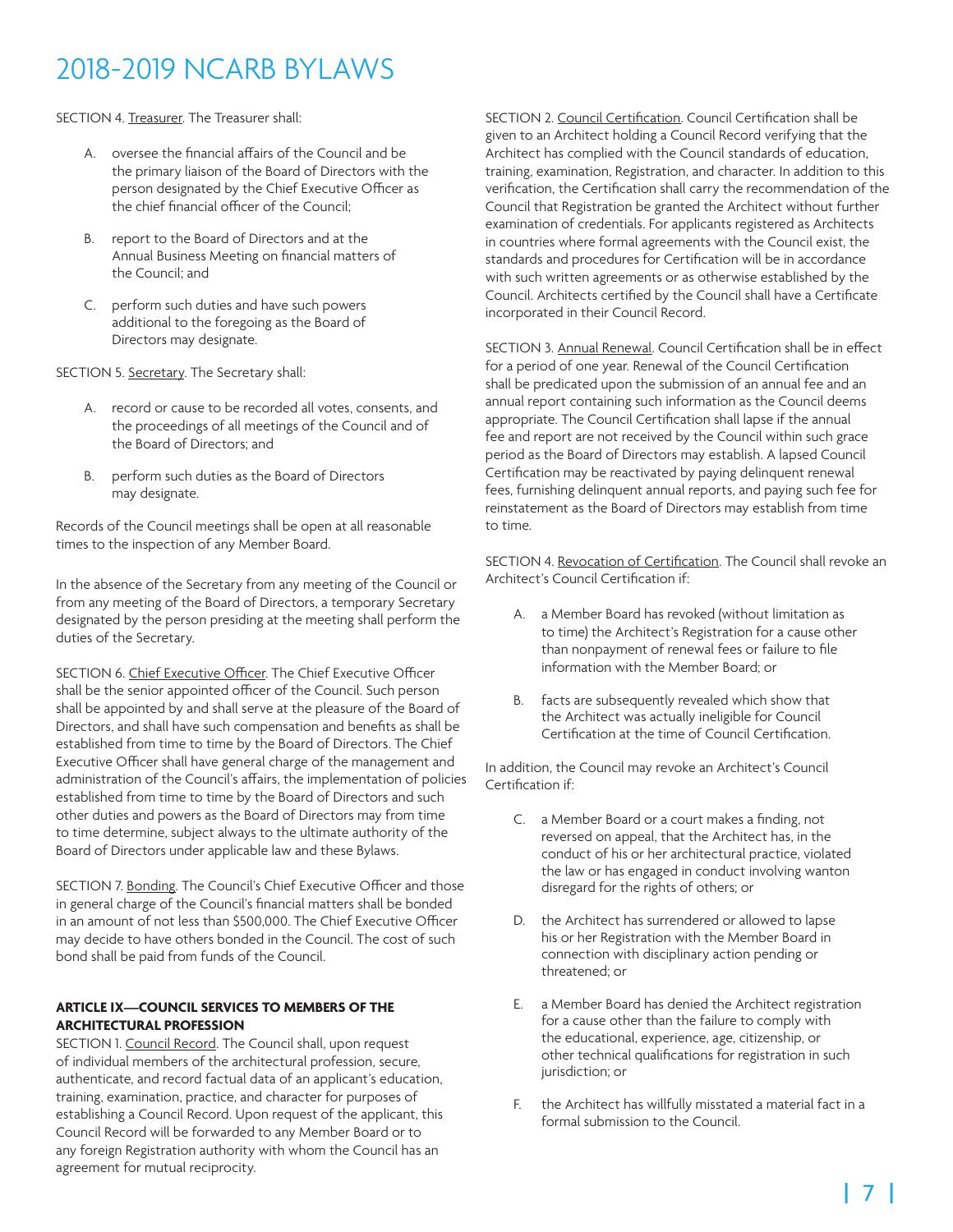The Council may reinstate a Certification previously revoked, if the cause of the revocation has been removed, corrected, or otherwise remedied.

In order to assist the Council in carrying out its responsibilities under this Section, each Member Board shall (unless prohibited by applicable law) report to the Council the occurrence of any event that qualifies an Architect for revocation of his or her Council Certification, as described herein.

#### **ARTICLE X—COUNCIL SERVICES TO MEMBER BOARDS**

SECTION 1. Architect Registration Examination. The Council shall prepare an Examination for use by Member Boards. The Board of Directors shall issue, from time to time, rules respecting the administration and grading of Examinations, which shall include, among other things, the schedule of charges for the use of the Examinations, the date or dates on which Examinations may be administered, safeguards to prevent improper disclosure of information respecting the Examinations, and such other matters respecting the administration and grading of Examinations as the Board of Directors deems appropriate. Every Member Board using the Examination shall comply strictly with the rules issued by the Board of Directors, unless the Board of Directors agrees to waive any of the rules in a particular case. If any Member Board refuses to comply with the rules applicable to its use of the Examination or, after so agreeing, fails to comply with such rules, the Board of Directors may withhold the Examinations from such Member Board until it is satisfied that such Member Board will comply with such rules thereafter. Any Member Board which refuses Registration to architects holding the Council Certification for the reason that the Member Board has requirements or procedures for grading the Examination which are different from the requirements or procedures established by the Council shall be denied the use of the Examinations until such policy of refusing Registration is revoked; but the Board of Directors may, with sufficient cause, waive the denial of the use of the Examinations.

SECTION 2. Architectural Experience Program. The Council shall prepare a structured experience program for use by Member Boards. The Board of Directors shall issue, from time to time, updates to program rules and opportunities to remain relevant with experiences and competencies necessary for the current practice of architecture.

SECTION 3. Additional Services. Additional services may be offered as determined by the Board of Directors from time to time.

SECTION 4. Forms and Documents. In order to ensure uniformity in the reporting of an applicant's education, experience, Registration (if applicable), and other necessary supporting data for determining eligibility for the Examination, Council Certification, or reciprocal Registration, the Council shall study and prepare forms, documents, and/or systems appropriate for use by both the Council and Member Boards.

SECTION 5. Research. The Council, through work of committees, shall engage in research pertinent to all matters relating to legal Registration of architects.

SECTION 6. International Relations. The Council shall engage in the exploration and formulation of agreements with foreign countries to allow architects to practice in countries other than their own.

### **ARTICLE XI—FINANCES, FUNDS, ACCOUNTING, INVESTMENTS, AND RECORDS OF THE COUNCIL**

SECTION 1. Dues and Fees.

- A. Annual membership dues may be changed for any period, by resolution adopted at an Annual Business Meeting with implementation of any change to take place not less that three years after such resolution is adopted.
- B. The fees to be charged for services to members of the architectural profession shall be established, from time to time, by an affirmative vote of not less than twothirds of the Board of Directors present and voting.

#### SECTION 2. Operating Fund.

- A. All membership dues and all fees and other revenues received from any of the activities of the Council shall be placed in the operating fund of the Council. The operating fund shall be administered by the Council's chief financial officer.
- B. As soon as feasible following the Annual Business Meeting, the Board of Directors shall adopt a general budget which shall show the anticipated income and expenditures for the current year.
- C. No, Director, Committee, or employee of the Council shall have the right, authority, or power to expend any money of the Council, to incur any liability for and in its behalf, or to make any commitment which will or may be deemed to bind the Council in any expense or financial liability, unless such expenditure, liability, or commitment has been properly incorporated into the budget, and the Board of Directors has made an appropriation to pay the same.
- D. The Fiscal Year of the Council shall be from July 1 of one year to June 30 of the next succeeding year.

SECTION 3. Securities and Investments. In accordance with the Board of Directors' policies and directions by the Board of Directors to the Chief Executive Officer, the Council's chief financial officer shall have charge of the investment of all funds of the Council not held in its operating fund. In accordance with such policies and such directions, such chief financial officer may sell, purchase, transfer, and convey securities and exercise all rights, by proxy or by participation, of the Council with respect to such securities, or may authorize such purchases, sales, transfers, conveyances, and the exercise of any or all of said rights.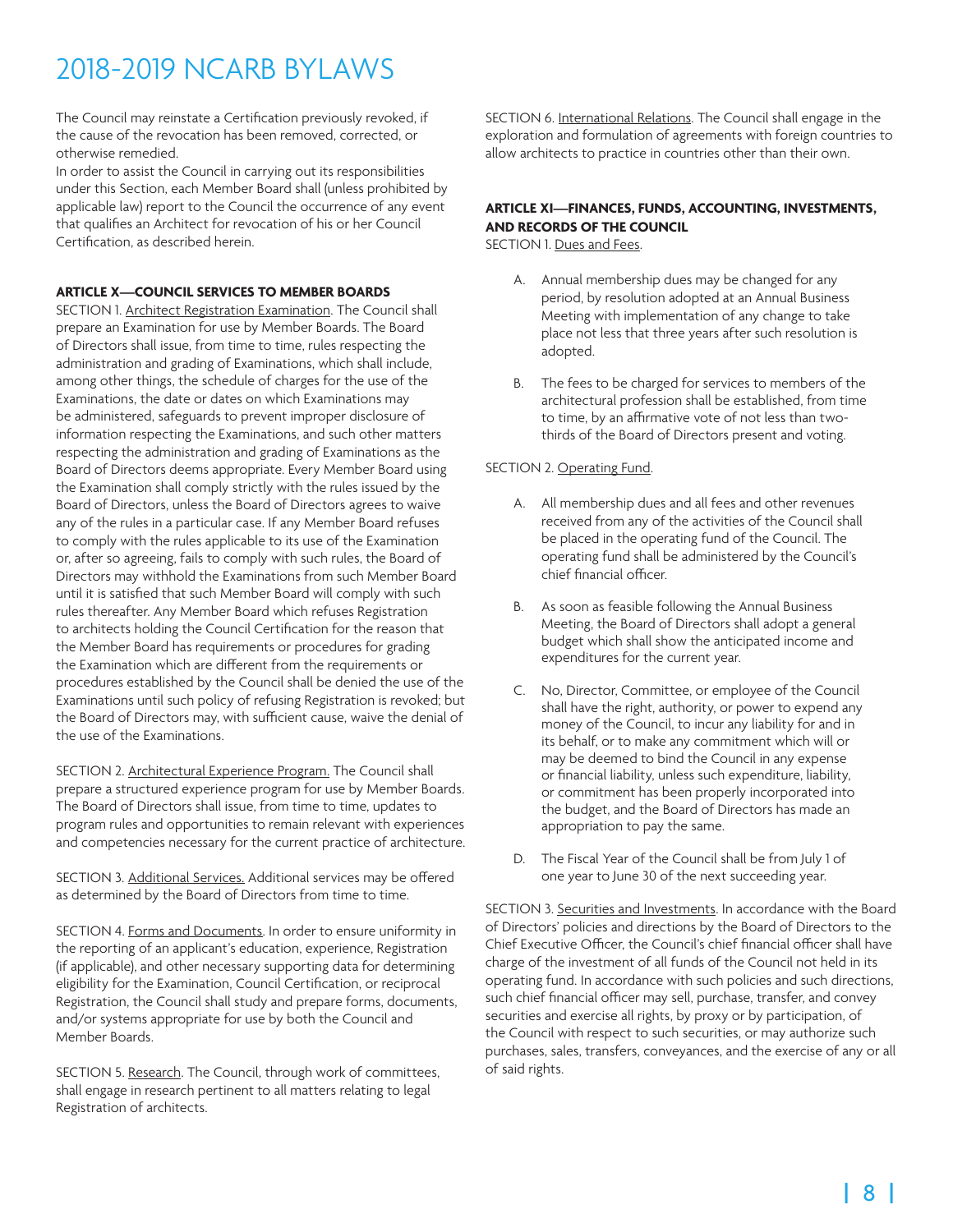SECTION 4. Liabilities of Officers, Directors, and Employees. No Director, officer, or employee of the Council shall be personally liable for any decrease of the capital, surplus, income, balance, or reserve of any fund or account resulting from his or her acts performed in good faith and within the scope of his or her authority.

SECTION 5. Disclosure of Records. Upon written request made with reasonable specificity, a Member Board shall have the right to receive from the Council with reasonable promptness copies of any Council record it may reasonably request, but excluding:

- A. information barred from disclosure by an applicable statute;
- B. trade secrets;
- C. information disclosed to the Council in reliance upon its continued non-disclosure;
- D. information that, if released, would give an inappropriate advantage to a competitor or bidder with respect to a request for proposals issued or about to be issued by the Council;
- E. personnel information, the disclosure of which would constitute an unwarranted invasion of personal privacy;
- F. attorney-client communications and attorney work-product materials;
- G. transcripts and personal information respecting Certificate applicants or holders without the permission of such applicant or holder;
- H. contents and results of examinations except to the extent disclosure is provided for in the contract between the Council and the Member Board together with data, methodologies, practices, plans, proposals, records of committee deliberations and other records relating to the content, administration, scoring or security of examinations; and
- I. information arising from investigatory cases.

Any of the excluded records that the Council has already distributed publicly shall, notwithstanding the preceding sentence, be available to any Member Board.

To the extent permitted by applicable law, Council records furnished to a Member Board shall not be distributed by the Member Board other than to members of such Member Board. The Council may charge the Member Board only reasonable costs to comply with the request. Such charges shall be itemized by the Council in an invoice to the Member Board.

### **ARTICLE XII—COMMITTEES**

SECTION 1. Board Committees. The Board of Directors may, by the affirmative vote of a majority of the Directors then in office or as otherwise set forth in these Bylaws, create one or more Board Committees. Board Committees, to the extent provided in the applicable authorizing action of the Board of Directors or these Bylaws, shall have and exercise the authority of the Board of Directors in the management of the Council. A Board Committee may not, however:

- A. authorize distributions;
- B. approve or recommend to members dissolution, merger, or the sale, pledge, or transfer of all or substantially all of the Council's assets;
- C. elect, appoint, or remove Directors or fill vacancies on the Board of Directors or on any Board Committees; or
- D. adopt, amend, or repeal the Council's Articles of Incorporation or Bylaws.

The designation of, and the delegation of authority to, a Board Committee shall not operate to relieve the Board of Directors, or any individual Director, of any responsibility imposed upon them by law.

SECTION 2. Executive Committee of the Board of Directors. The Executive Committee of the Board of Directors shall be a Board Committee and shall comprise the President/Chair of the Board, the First Vice President/President-Elect, the Second Vice President, the Treasurer, the Secretary, and the Immediate Past President. The Executive Committee shall:

- A. act for the Board of Directors between meetings only as directed by the Board of Directors;
- B. prior to the start of the new fiscal year of the Council, review the budget for the next fiscal year for presentation to the Board of Directors; and
- C. periodically review the budget, investments, financial policies, and financial positions of the Council and make recommendations concerning the same to the Board of Directors for appropriate action.

SECTION 3. Audit Committee. The Audit Committee, appointed in the same manner and with the same term as all other Committees, shall be a Board Committee and shall consist of the Treasurer, who shall serve as the chair of the Committee, up to one additional Executive Committee member, and from one to three additional members of the Board of Directors who are not members of the Executive Committee. The Audit Committee shall report to the Board of Directors and shall be responsible for overseeing the Council's financial controls and auditing, including receiving the annual audit and considering the items of internal accounting control that arise from the audit, from personnel changes, and from the implementation of changes in policies that affect internal financial controls. The Audit Committee shall annually select and engage an independent auditor of the Council's financial records.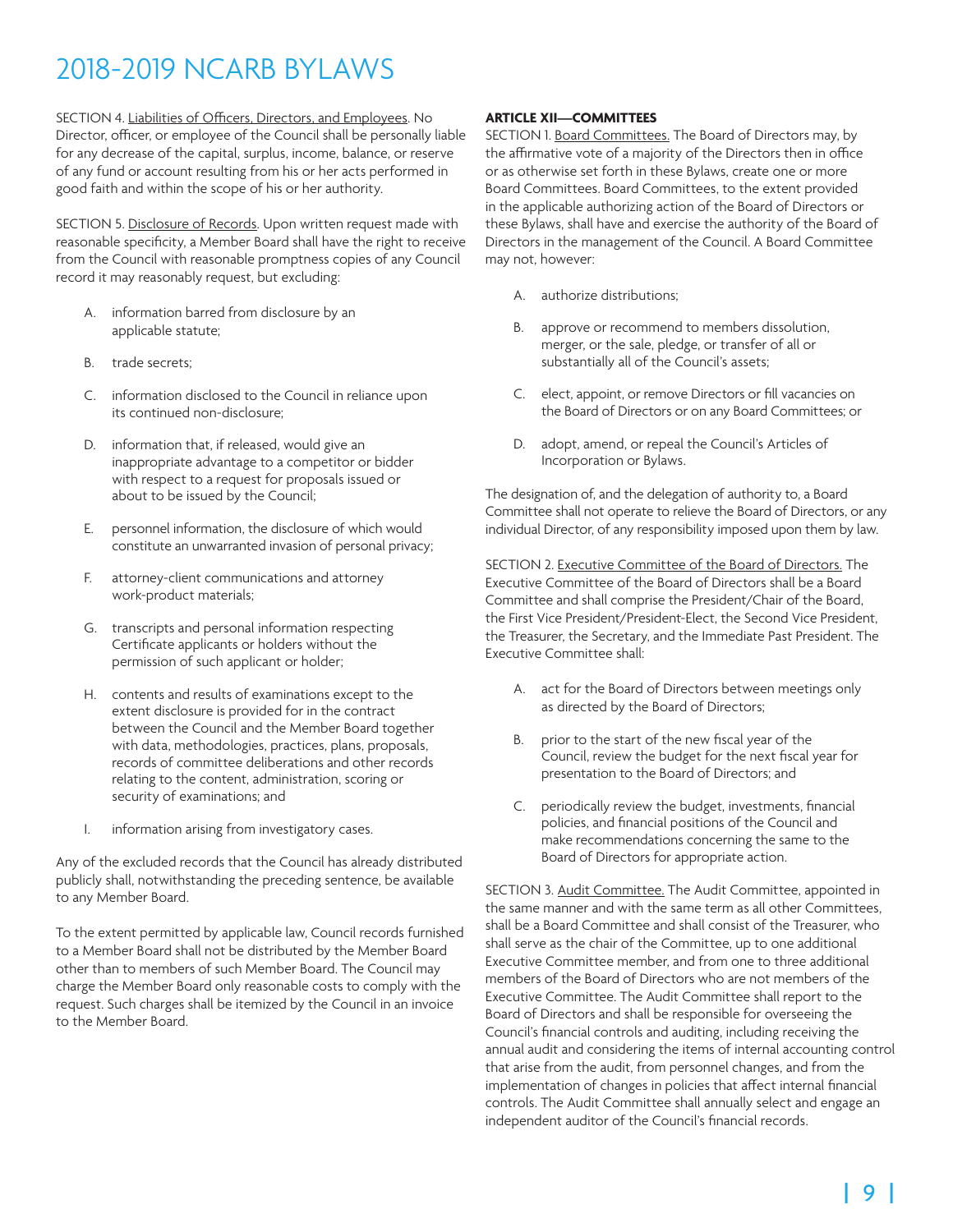SECTION 4. Advisory Committees. Advisory Committees may be created by affirmative vote of a majority of the Directors present at a meeting at which there is a quorum or as set forth in these Bylaws. The Board of Directors may delegate to any of the Elected Officers or the Immediate Past President the authority to supervise the work of any of the Advisory Committees.

SECTION 5. Committee Membership. In accordance with Article VIII, Section 2, the President/Chair of the Board shall select the members of all Committees subject to approval by the Board of Directors. Except as otherwise specifically provided in these Bylaws, the President/Chair of the Board shall select the Chair of each Committee. The terms of all Committee appointments shall be for one year, during the President/Chair of the Board's term in such capacity, except as otherwise approved by the Board of Directors. Any unfilled or vacant Board Committee positions shall be filled in accordance with the regular procedures for appointment. The Board of Directors may at any time, by the affirmative vote of a majority of the Directors then in office, discontinue a Board Committee or Advisory Committee other than those established by these Bylaws (which may only be discontinued by amendment of these Bylaws), and make any changes in a Committee's membership without regard to the terms of appointment of the Committee members.

SECTION 6. Reports of Committees. Each Committee shall report in writing annually to the Board of Directors, at least 60 days prior to the date of the Annual Business Meeting and shall make interim reports to the Board of Directors as directed.

SECTION 7. General Procedure of Committees. Every Committee shall perform in accordance with these Bylaws and with the directions of the Board of Directors. The provisions of these Bylaws that govern Board of Directors' meetings, action without meetings, notice and waiver of notice, and quorum and voting requirements of the Board of Directors shall apply to meetings and action of the Committees and their members as well. With the approval of the Board of Directors, every Committee may call and hold meetings and meet with other organizations or their representatives; provided that an Advisory Committee may not take any action to bind the Board of Directors or otherwise exercise any powers or authority of the Board of Directors, and no Committee may take any actions prohibited under Article XII, Section 1 of these Bylaws.

SECTION 8. Advisory Committees. The following Advisory Committees are hereby established and may from time to time make recommendations to the Board of Directors for consideration, subject to the terms of these Bylaws and applicable law:

- A. Education Committee: The Education Committee shall assess and recommend updates to the Board of Directors with respect to the Council's education and continuing education policies for use by Member Boards and the Council's relationship with the National Architectural Accrediting Board.
- B. Experience Committee: The Experience Committee shall assess and recommend updates to the Board of Directors with respect to the Architectural Experience Program for use by Member Boards.
- C. Examination Committee: The Examination Committee shall assess and recommend updates to the Board of Directors with respect to the Examination for use by Member Boards.
- D. Policy Advisory Committee: The Policy Advisory Committee shall review proposed resolutions and special publications, as directed by the Board of Directors, for their impact on and consistency with Council policies and programs and make recommendations on such matters to the Board of Directors.
- E. Professional Conduct Committee: The Professional Conduct Committee shall oversee the development, application, assessment, and adjudication of Council policies and practices relating to the professional conduct of Council Record holders and others using Council services.
- F. Member Board Executives Committee: The Member Board Executives Committee shall consider issues of concern to the jurisdictions and Member Board Executives.
- G. Regional Leadership Committee: The Regional Leadership Committee shall discharge its responsibilities as described in Article V, Section 5, and consider issues of concern to the Regions. The membership of the Committee shall be the Region Chairs of each of the Regions, any person designated by the Region as the chief administrative officer of the Region, and the First Vice President/President-Elect who shall serve as Chair of the Committee.
- H. Credentials Committee: The Credentials Committee shall oversee the nomination and election process for positions on the Board of Directors, verify candidate qualifications for office, examine and verify Voting Delegate credentials, report to the membership regarding quorum at the Annual Business Meeting, and tabulate and report election results to the President/ Chair of the Board. Members of the Credentials Committee shall be sitting Member Board Members and/or Member Board Executives.
- I. Other: Committees, task forces, and work groups may be established from time to time by the President/Chair of the Board with the approval of the Board of Directors.